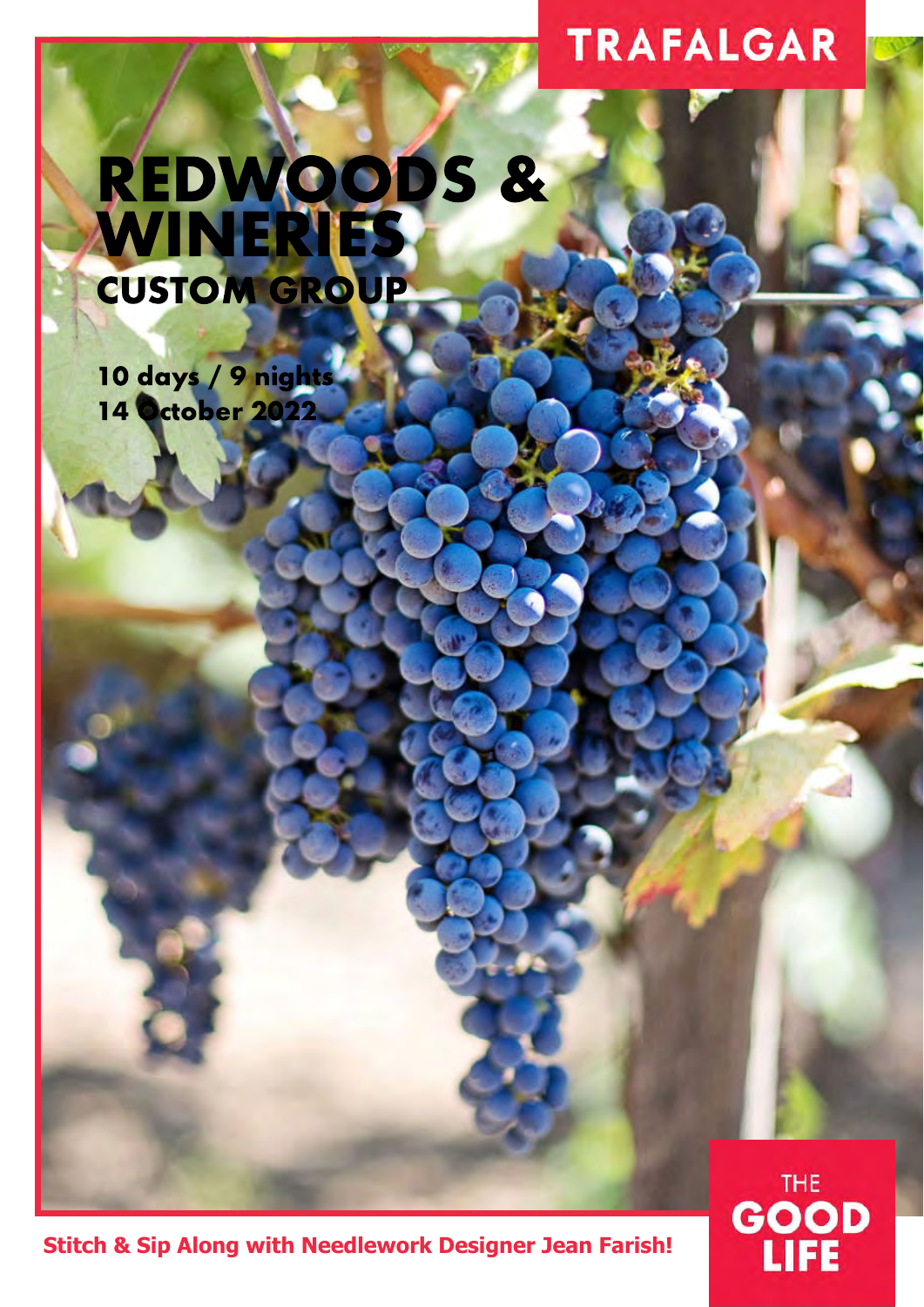

## GROUP GUIDED HOLIDAYS REDWOODS & WINERIES

#### **WHAT'S INCLUDED**

- Breakfasts
- 1 Lunch
- 1 Welcome Dinner with wine
- Dinners with wine
- Audio Headsets for flexible sightseeing
- Luxury air-conditioned coach with WiFi in most part of the countries or alternative transportation (such as rail journeys)
- Cherry-picked hotels, all tried and trusted; Riu Plaza Fisherman's Wharf, Tenaya Lodge at Yosemite (Fish Camp), Doubletree Sonoma, (Hotels listed to be used as a guide only and are subject to availability. If the quoted hotel is unavailable, we will secure another hotel in the same category)
- Hand-picked Trip Highlights
- Optional Experiences (supplement applies) and subject to free time
- All porterage and restaurant gratuities
- Must-see sightseeing and surprise extras
- An expert Travel Director and a professional Driver
- All hotel tips, charges and local taxes
- Stitching a longs and meet & greets with Jean Farish.

#### **TRIP GLOSSARY**

Visit – In-depth sightseeing with a Local Specialist or your Travel Director, includes fast track entry (where applicable).

View – A brief stop to take in the sight and capture photos.

See – See the sight while driving by on the coach.

#### **WHAT'S NOT INCLUDED**

- **No** early check in/late checkout included.
- **Domestic, international, and** internal airfares, whichever applicable
- **Required travel insurance**, visas if applicable and items of a personal nature.
- **Gratuities** to Travel Director, Coach Drivers and local Experts.
- **Meals** where not stated.
- **Optional** Excursions where not







#### **EXCLUSIVE GROUP PRICE**

**10 Days/9 Nights**

**Departing October 14, 2022**

**Double Occupancy \$4719 per person Single Occupancy \$5969**

Optional One Night Pre-Tour Hotel\*

Optional Private Airport Transfer\* \*Pricing available upon request

- **NO REGISTRATION DEADLINE**
- **FIRST COME FIRST SERVE**
- **LIMITED CAPACITY**





**TRAFALGAR**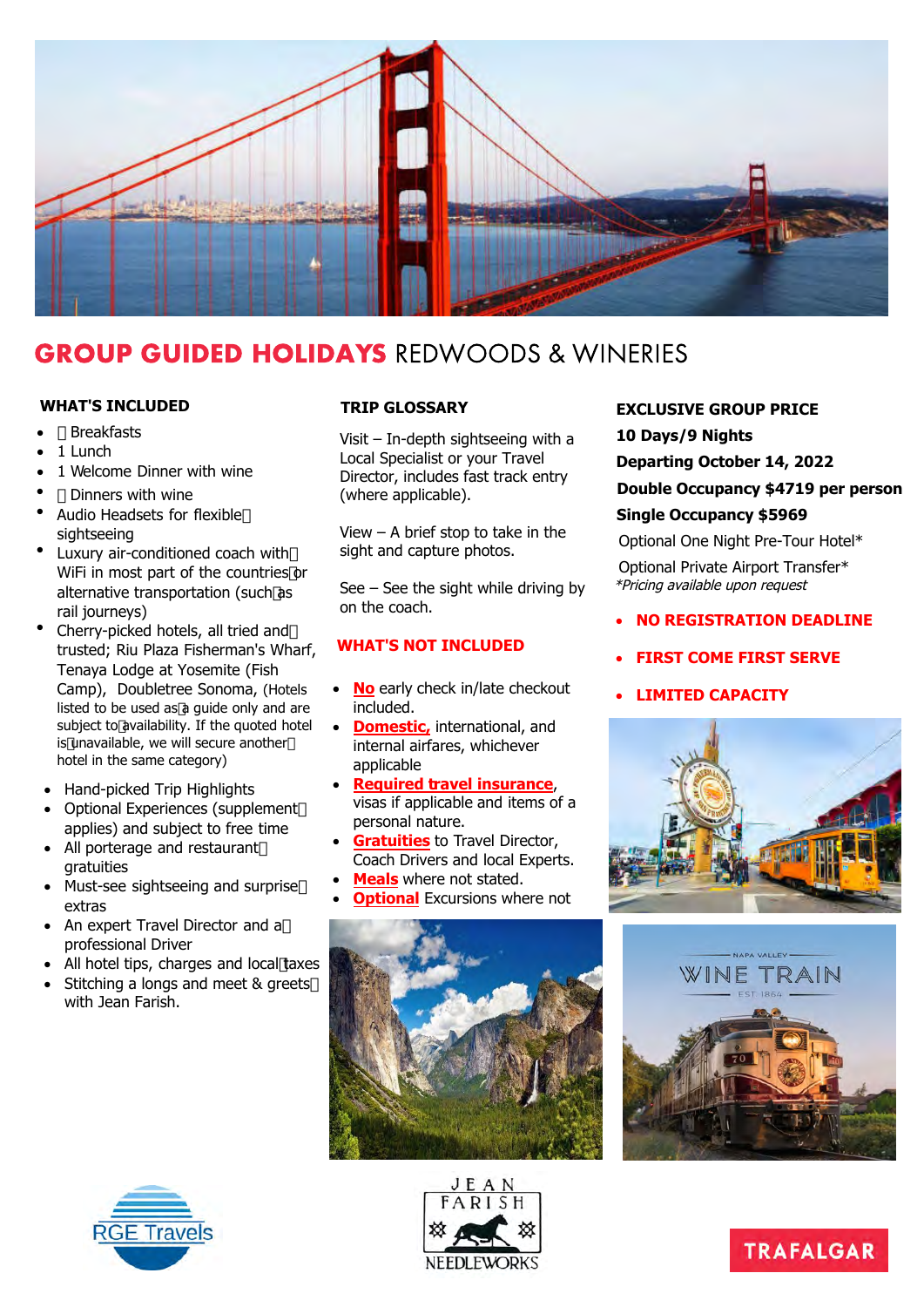

## GROUP GUIDED HOLIDAYS REDWOODS & WINERIES **Stitch & Sip Along with Needlework Designer Jean Farish!**

#### DAY 1: 14 OCTOBER 2022

#### Welcome to San Francisco

Welcome to California! Upon arrival, there is one group airport transfer from the airport to your hotel. At 2pm, join Jean Farish for the first part of your stitching class at your hotel, followed by a break at 4pm for hotel check-in, and then resuming the remainder of your class. Later enjoy your Welcome Dinner this evening at a local restaurant. Meal(s):Welcome Dinner with wine Hotel(s): Hotel Riu Plaza Fisherman's Wharf or similar, 3 nights

#### DAY 2: 15 OCTOBER 2022

#### San Francisco Sightseeing

San Francisco's most famous sites are showcased on this morning's sightseeing tour. The Golden Gate Bridge, Lombard Street and Chinatown are just some of the landmarks we encounter as we drive through the city. Then from Fisherman's Wharf, a ferry takes us across the bay to Alcatraz (subject to availability). History comes to life as you walk through the cell blocks and see artifacts that were left behind after the prison's closing. The ferry takes you back to San Francisco, Meal(s):Breakfast

#### DAY 3: 16 OCTOBER 2022

#### Needlework in San Francisco

Today you will cross the bay to Alameda for a visit to Needle In A Haystack. Then return to visit the Needle Point Inc. shop in San Francisco. The rest of the day is at your leisure to explore Meal(s):Breakfast

#### DAY 4: 17 OCTOBER 2022

#### San Francisco - Yosemite National Park

Touch the sky and embark on a scenic roadtrip into the Sierra Nevada mountain range, winding along the Tioga Pass to California's UNESCO-listed Yosemite National Park. (Weather conditions may cause the Tioga Pass to be closed to traffic, typically from mid October to the end of May. In this case, an alternate entry point to Yosemite will be used). Marvel at the incredible natural beauty that inspired naturalist John Muir to dub Yosemite Valley the "Incomparable Valley", passing the colossal granite faces of El Capitan and the misty splendor of Bridalveil Fall. This evening enjoy a Guided Flashlight Hike with a Local Specialist to learn about the stars and forest life at night (subject to availaiblity). Then enjoy dinner with the group this evening. Meal(s):Breakfast, Dinner with Wine

Hotel(s): Tenaya Lodge at Yosemite (Fish Camp) or similar, 3 nights

#### DAY 5: 18 OCTOBER 2022

#### Yosemite - Full Day Stitching Class with Jean

Today enjoy a full day of stiching with Jean from 9:30am to 4:30pm. Meal(s):Breakfast, Dinner

#### DAY 6: 19 OCTOBER 2022

#### Yosemite National Park

Explore Yosemite National Park today, famed for its giant, ancient sequoia trees and grand meadows, there is plenty to explore here. Join a Local Specialist Park Ranger (subject to availability) to delve into the natural history, flora and fauna, and people who found sanctuary in these tranquil emerald-green surrounds over the centuries. After the tour, you can explore Yosemite Valley's El Capitan, Cathedral Rocks, and Bridal veil Fall. The rest of the day is free to go for a walk or hike and take in the breathtaking beauty of Yosemite. Dinner is included this evening dinner. Meal(s):Breakfast, Dinner





### **TRAFALGAR**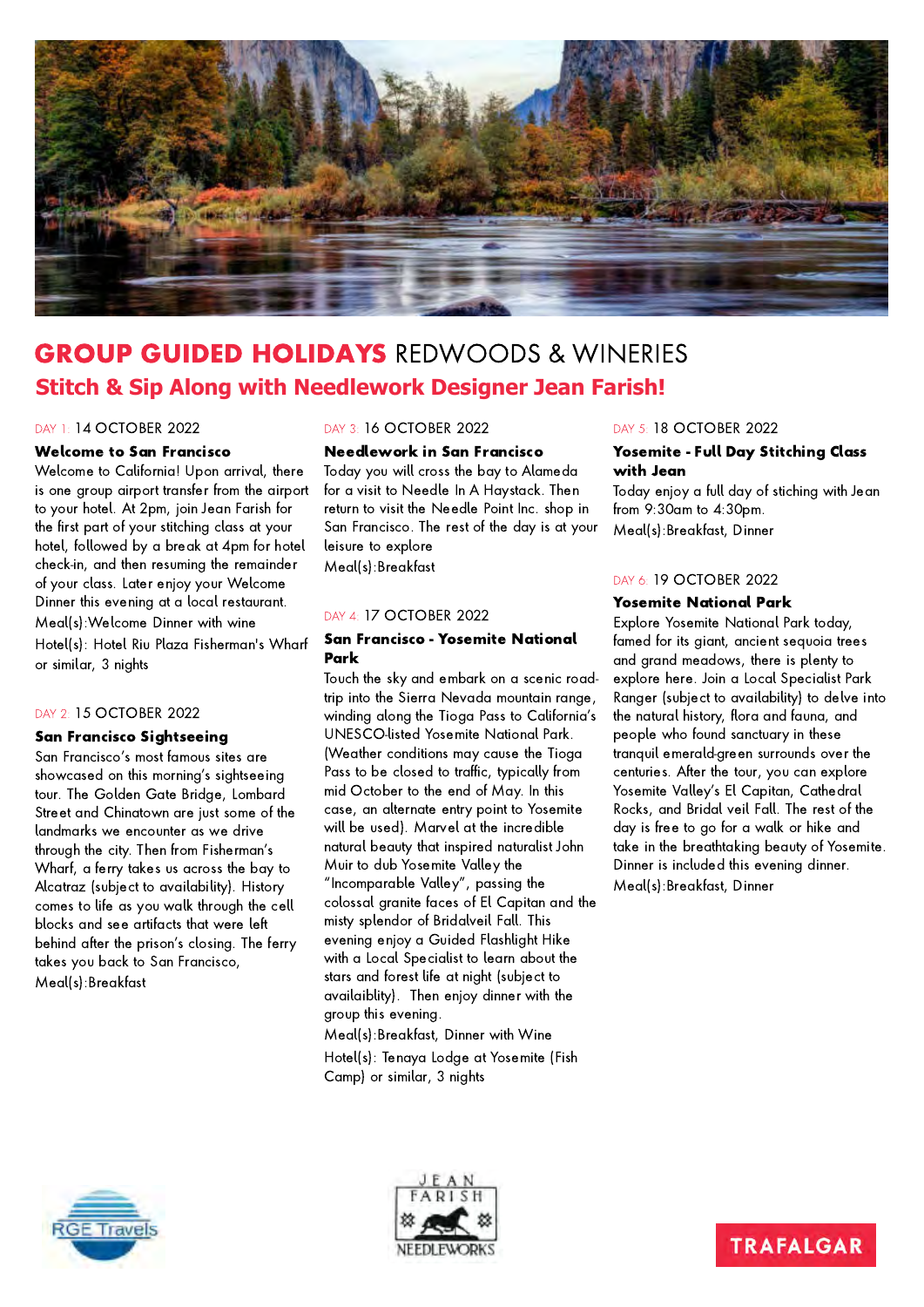

## GROUP GUIDED HOLIDAYS REDWOODS & WINERIES **Stitch & Sip Along with Needlework Designer Jean Farish!**

#### DAY 7: 20 OCTOBER 2022

#### Yosemite - Sonoma

Today we head to California's wine country and the city of Sonoma. Then we enjoy wine tasting at two wineries (availability permitting).

Meal(s):Breakfast

Hotel(s): Doubletree Sonoma, or similar, 3 nights<sup>'</sup>

#### DAY 8: 21 OCTOBER 2022

#### Napa Valley Wine Train

Experience the Golden Age of rail travel once more with today's excursion aboard the Napa Valley Wine Train. The 36-mile route begins in downtown Napa and takes passengers to St. Helena and back. As the train rolls through the landscape, vistas of rolling vineyards and grand estates come into view.

Onboard the train, the mahoganylined lounge car is the perfect place to enjoy the sights, and there are four onboard kitchens in which chefs prepare some of the most luxurious food one could imagine paired with wines from the region's vineyards. Afterward visit Sterling Winery via cable car before returning to your hotel (specific winery subject to change). Meal(s):Breakfast, Lunch

#### **YOUR VACATION INCLUDES**

- Unwind into a hassle-free journey with VIP access, the right accommodations and travel by luxury coach
- Meet your expert Travel Director and locals with Insider Experiences and must-see sightseeing
- Taste the flavors of the destination: 9 Breakfasts, 1 Lunch and 5 Dinners

#### DAY 9: 22 OCTOBER 2022

## Sonoma - Full Day Stitching Class with Jean

Today enjoy a full day of stiching with Jean from 9:30am - 4:30pm. You have a Farewell Dinner at a local restaurant this evening.

Meal(s):Breakfast, Farewell Dinner

#### DAY 10: 23 OCTOBER 2022

#### Napa - Depart San Francisco

We conclude our northern California journey after breakfast with one group transfer to San Francisco International Airport (accommodates flights departing after 1:00pm). Meal(s):Breakfast

**EXCLUSIVE GROUP PRICE Double Occupancy \$4719 per person Single Occupancy \$5969**

Optional One Night Pre-Tour Hotel\* Optional Private Airport Transfer\*

\*Pricing available upon request



#### **Needlework Designer Jean Farish**

Jean founded Jean Farish Needleworks in 1981 and teaches needlepoint, counted cross stitch, and other forms of counted thread. She especially loves all forms of whitework. Jean became a needlework designer because of her love of color, design, and math. She sees the world in a grid of linen and canvas! Her teaching style is methodical and very much step-by-step with a good dose of humor thrown in for good measure. She wants her students to learn in a relaxed atmosphere and to leave the class feeling good about what they are doing. She calls it developing "stitch confidence" and that is important to her, emphasis is on learning, more than on teaching.

Jean calls Winston-Salem home as she says, "A beautiful city with a rich history in the rolling hills of North Carolina's Piedmont region." When traveling she looks forward to Camaraderie … that indescribable connection with kindred spirits that happens when needle workers get together; seeing the sights in so many amazing places; and hours and hours of stitching time!





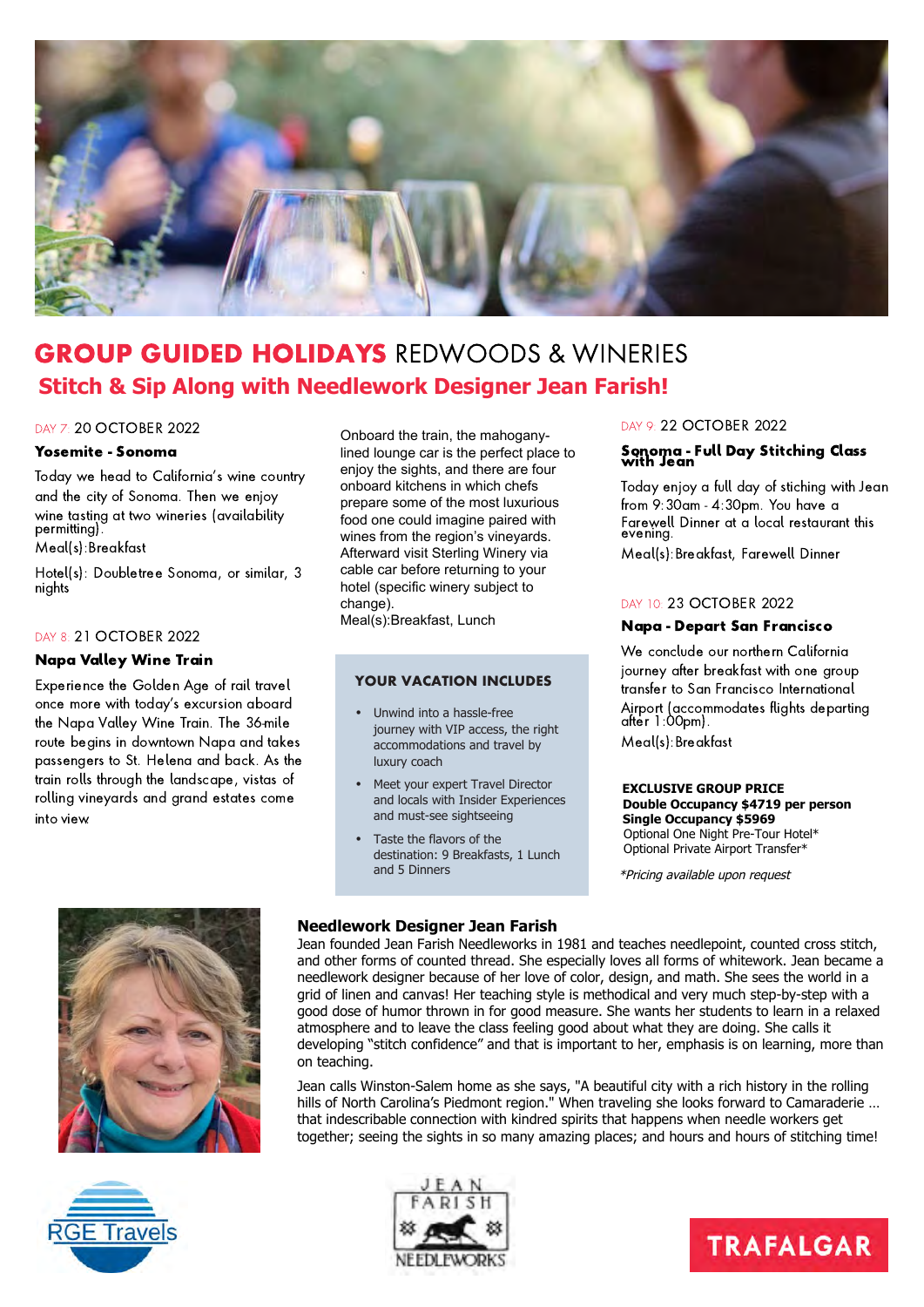

### **CLICK LOGO TO [REQUEST BOOKING](www.funseas.com/redwoods-form)**

| <b>Traveler Information</b> |  |
|-----------------------------|--|
|-----------------------------|--|

| Print name (first/middle/last) EXACTLY as it appears on the Passport<br>you will be using while traveling. |  |  |
|------------------------------------------------------------------------------------------------------------|--|--|
|                                                                                                            |  |  |
|                                                                                                            |  |  |
|                                                                                                            |  |  |
|                                                                                                            |  |  |
|                                                                                                            |  |  |
|                                                                                                            |  |  |

Roommate's Name (if not Traveler 2): \_\_\_\_\_\_\_\_\_\_\_\_\_\_\_\_\_\_\_\_\_\_\_

**Tour Price & Payment Information**

| Tour Double Occupancy \$4719.00 per person |  |
|--------------------------------------------|--|
|--------------------------------------------|--|

\_\_\_\_ Tour Single Occupancy \$5969.00

Deposit due at time of reservation: \$450.00 per person of which \$250 is nonrefundable. Final payment due date July 1, 2022

Trafalgar may request additional deposit prior to final payment subject to hotel requirements.

#### **Optional**

\_\_\_\_\_\_ Pre-Tour One Night San Francisco Hotel - Pricing upon request

**EXECUTE:** Pre-Tour private airport transfer -Pricing upon request

What's Included: Land tour as per provided itinerary.

What's not Included: Airfare, travel insurance, laundry, phone calls, items of a personal nature, beverages, meals and sightseeing not detailed on the itinerary, tips and gratuities to the Trafalgar tour director, coach drivers and local city guides, excess baggage, optional experiences, airport transfers not stated within tour and optional stitching kit by Jean Farish. Suggested tipping rates (per person traveling) for your Trafalgar team are \$7.50, or applicable currency equivalent, per person, per day, suggested for the Travel Director, \$4 or applicable currency equivalent, per person, per day, suggested for the Coach Driver and \$1 – 2 or applicable currency equivalent per person, per day, suggested for Local Experts.

Airport Transfers: A group transfer will be provided as long as the group arrives and departs on the start and end dates of the tour on the same flight. One group transfer per coach is included in the price quoted. If requested, additional airport transfers (group or private) can be provided at a supplementary cost.

#### **RESERVATION & TRAVELER INFORMATION FORM**

Trafalgar Redwoods & Wineries - Stitch & Sip Along with Jean Farish October 14 - 22, 2022 - 10 Days October 13, 2021 - Optional Pre-tour One - Night San Francisco Hotel

| <b>Security Information</b><br>To make your vacation as enjoyable as possible and to assist us in<br>preparing official documentation, please provide the following: |  |  |  |
|----------------------------------------------------------------------------------------------------------------------------------------------------------------------|--|--|--|
| Traveler 1: _____ Male _______ Female                                                                                                                                |  |  |  |
|                                                                                                                                                                      |  |  |  |
| If air is included: Add Redress #, if available: _______________________________                                                                                     |  |  |  |
| Passport Number: _____________________Citizenship: ____________                                                                                                      |  |  |  |
|                                                                                                                                                                      |  |  |  |
| Date of Issue: ___________________________________ Exp. Date: __________________                                                                                     |  |  |  |
| Traveler 2: _____ Male _______ Female                                                                                                                                |  |  |  |
|                                                                                                                                                                      |  |  |  |
| If air is included: Add Redress #, if available: _______________________________                                                                                     |  |  |  |
| If traveling internationally:                                                                                                                                        |  |  |  |
| Passport Number: _____________________Citizenship: _____________                                                                                                     |  |  |  |
| City/State/Country of Birth: _________<br><u> 1989 - Johann Barbara, martin amerikan basar dan berasal dan berasal dalam basar dalam basar dalam basar dala</u>      |  |  |  |

Passport Information Not Required for US Domestic Travel

#### Passports and VISAS

All guests must have a valid passport with at least 6 months validity from return date. It is the responsibility of each guest to ensure any applicable visas for all countries visited have been obtained prior to departure. Failure to obtain correct documentation will mean the guest will be unable to participate in particular shore excursions and may be denied boarding and/or entry into certain countries. Meeting necessary passport and visa entry requirements and costs is the sole responsibility of guests.

#### **Emergency Contact**

Name: \_\_\_\_\_\_\_\_\_\_\_\_\_\_\_\_\_\_\_\_\_\_\_\_\_ Relationship: \_\_\_\_\_\_\_\_\_\_\_\_\_\_

Tel: \_\_\_\_\_\_\_\_\_\_\_\_\_\_\_\_\_\_\_\_\_\_\_\_

#### **Health**

Some areas on the ship may involve considerable walking, stairs or inclines. Travelers should be in reasonably good health, persons requiring assistance advised to be accompanied by a companion who is capable of and totally responsible for providing assistance. All needs of this nature must be relayed in advance of travel.

\_\_\_ Dietary dietary restrictions, if any:\_\_\_\_\_\_\_\_\_\_\_\_\_\_\_\_\_\_\_\_\_\_\_\_\_\_\_\_\_\_\_\_

\_\_\_ Handicapped /mobility assistance needed - check mark and list below: \_\_\_\_\_\_\_\_\_\_\_\_\_\_\_\_\_\_\_\_\_\_\_\_\_\_\_\_\_\_\_\_\_\_\_\_\_\_\_\_\_\_\_\_\_\_\_\_\_\_\_\_\_\_\_\_\_\_\_\_\_\_